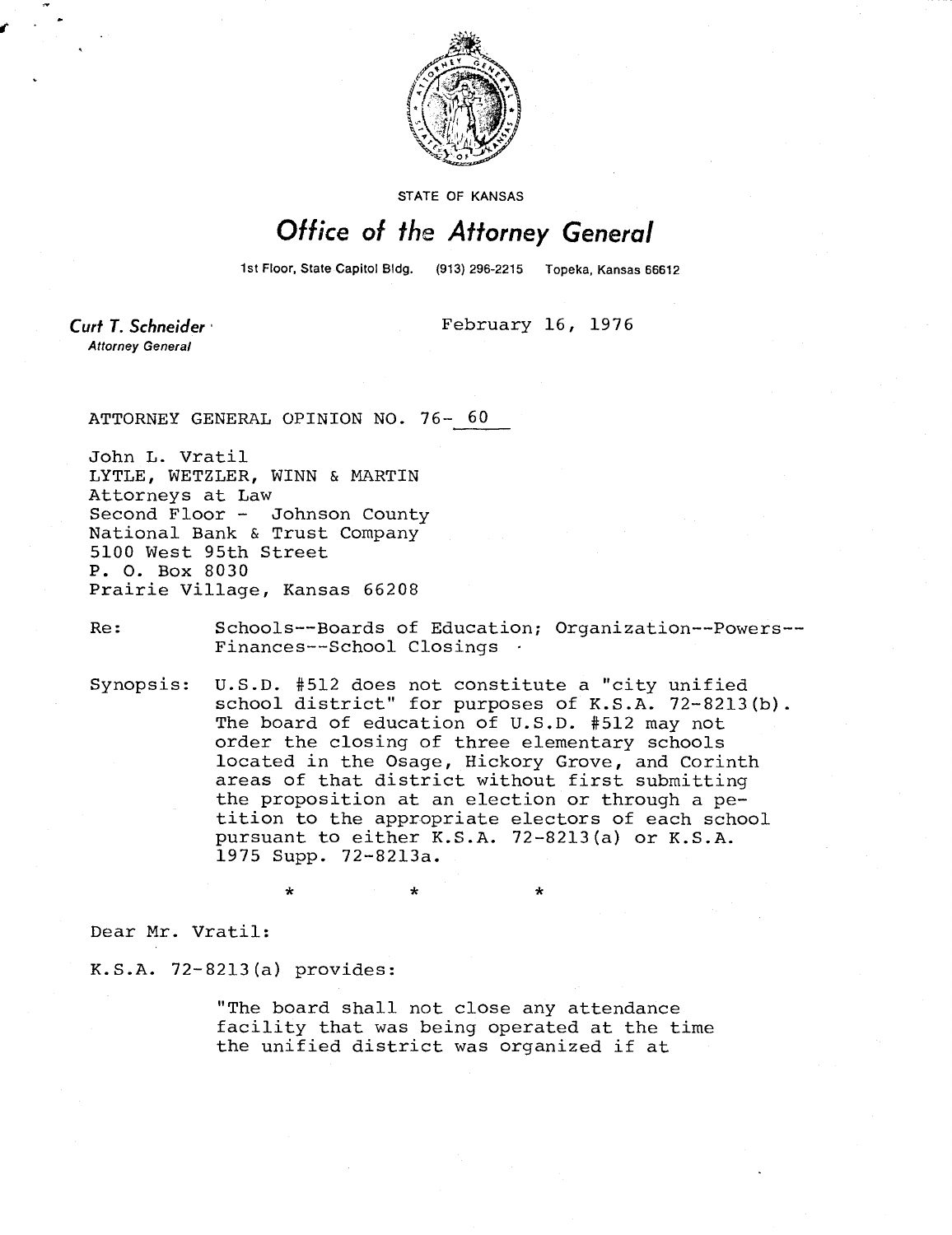John L. Vratil Page Two February 16, 1976

> least three-fourths (3/4) of the territory and at least three-fourths (3/4) of the taxable tangible valuation of the district which formerly owned such building is included in such unified district unless and until a majority of the resident electors within the attendance center of such attendance facility shall give their consent thereto. Such consent may be given in writing in the form of a petition, or the board may submit the question to a vote of such resident electors in the attendance center at an election which shall be conducted in the same manner as for approval of bonds of the unified district. If a majority of those voting on the question vote in favor thereof, the same shall constitute consent for the porpose of this section. The board may close any attendance facility at any time except as is otherwise provided in thiw act. For the purpose of this section, the following terms shall have the following meanings: The term 'attendance facility' means a school building which has been property of a school district disorganized pursuant to this act, but which, at the time under consideration, is owned by the unified district of the disorganized district which formerly owned such attendance facility.

Notwithstanding the other provisions of this act, the board of education of any unified school district may close any attendance facility which has failed to receive accreditation by the state superintendent of public instruction until that office is abolished or the state board of education thereafter, and in any such case no petition, election or other procedures shall be necessary as a condition to such closing."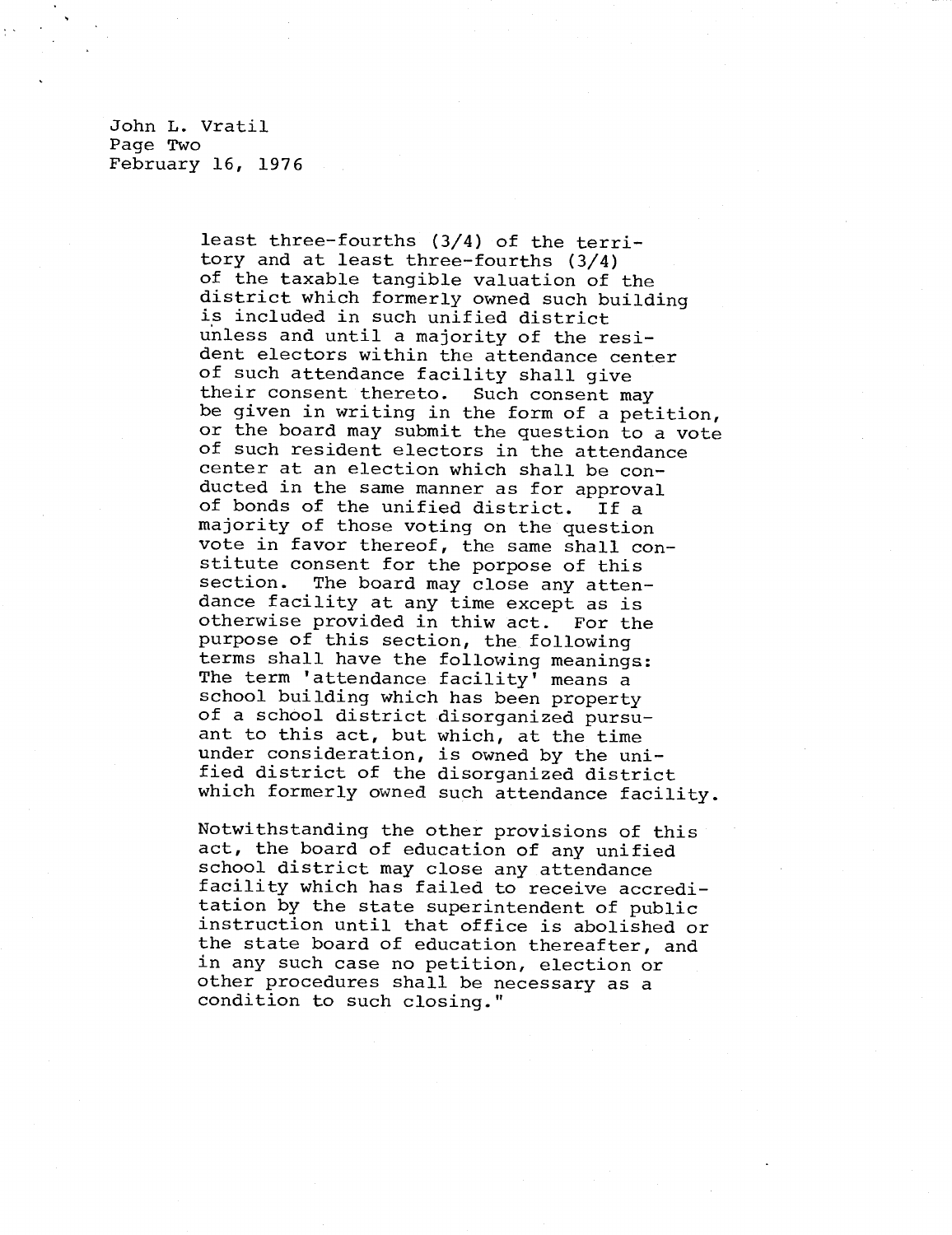John L. Vratil Page Three February 16, 1976

The authority of the boards of education of city unified school districts to proceed in closing district attendance facilities without the benefit of an election by the residents of the attendance center is governed by K.S.A. 72-8213(b) which specifies:

> "The board of any city unified school district such city has a population in excess of 20,000 may close any of its attendance facilities at any time such board finds the same should be closed to improve the school system of such school district. The limitations of subsection (a) of this section shall not apply to any closing under this subsection (b).

A controversy has arisen relative to the authority of the board of education of Unified School District #512, Johnson County, Kansas, to utilize the authority granted in the above subsection (b) to justify the proposal to close three district attendance facilities. Subsection (a) clearly provides the board of education of U.S.D. #512 with one alternative method to close these attendance facilities since it is a matter of public record that at the time, U.S.D. #512 was first organized at least three-fourths (3/4) of the territory and at least threefourths (3/4) of the tangible taxable valuation of the districts which formerly operated these three schools were included in the unified districts. The board of U.S.D. #512 has not thus far scheduled an election on the proposition. Thus, you have directed your inquiry to whether these three attendance facilities may be closed pursuant to the above subsection (b) in light of both the legislative history surrounding the school closing statutes and the factual background peculiar to each of the three schools in question. The attendance facilities involved are all elementary schools and the closings would be effective with the 1976-77 school year. The proposal to close these schools stems primarily from reduced attendance and the alleged excessive costs involved in maintaining these schools. We have the benefit of opposing views on this question through correspondence furnished by both the proponents and opponents of these school closings.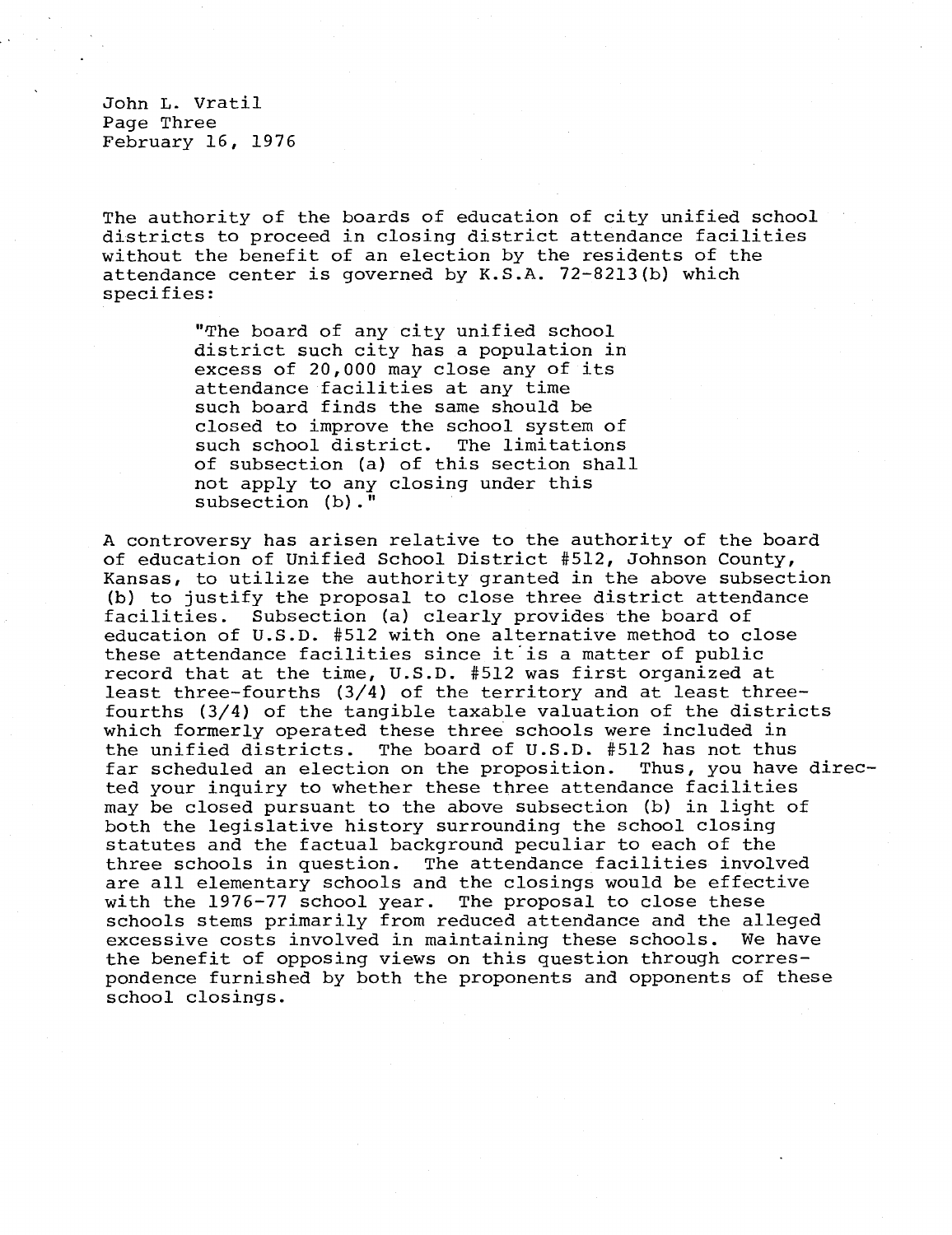John L. Vratil Page Four February 16, 1976

At present, boards of education are authorized to close district attendance facilities pursuant to the provisions of either<br>K.S.A. 72-8213 or K.S.A. 1975 Supp. 72-8213a. The latter statute, K.S.A. 72-8213 or K.S.A. 1975 Supp. 72-8213a. described therein " . . . as separate from procedures for closing or changing the use of attendance facilities prescribed by K.S.A. 72-8213 and K.S.A. 31-144 . . . " may be summarily excluded from consideration here since there has neither been a prior election disapproving the proposed closings nor a plan submitted to the State Board of Education prior to October 1, 1975, both mandatory prerequisites for the board's utilization of this statute.

In this instance, the question of school closings turns primarily upon the applicability of the provisions contained in K.S.A. 72-8213. This statute was first adopted as Section 23 of Chapter 393 of the 1963 Session Laws and subsequently amended by Section 1 of Chapter 399 of the 1967 Session Laws and again at Chapter 380 of the 1972 Session Laws. Prior to the adoption of these latter amendments, K.S.A. 72-8213 then consisted in its entirety of the identical text presently found only in subsection (a). In light of both the historical sequence of enactment and the specific or limited application of the provisions contained in subsections (b) through (h), their inclusion must reasonably be considered or viewed as exceptions to the general rule found in subsection (a). If these subsections are scrutinized in their entirety, it is altogether clear that subsections (c), (e),  $(f)$ , (g) and (h) can have no applicability to this situation in view of the following undisputed facts:

- 1) The attendance facilities in question are all accredited by the State Board of Education;
- 2) No election has been held to authorize the issuance of general obligation bonds to construct and equip a new school building;
- 3) The State Fire Marshall has made no orders or recommendation regarding the closing or remodeling of any of the school facilities;

A question has developed concerning whether the transfer or exchange in 1969 of the property and attendance facilities here in question from each of their respective disorganized school districts to U.S.D. #512 constituted a transfer or attachment of property under K.S.A. 72-8213(d). U.S.D. #512 was organized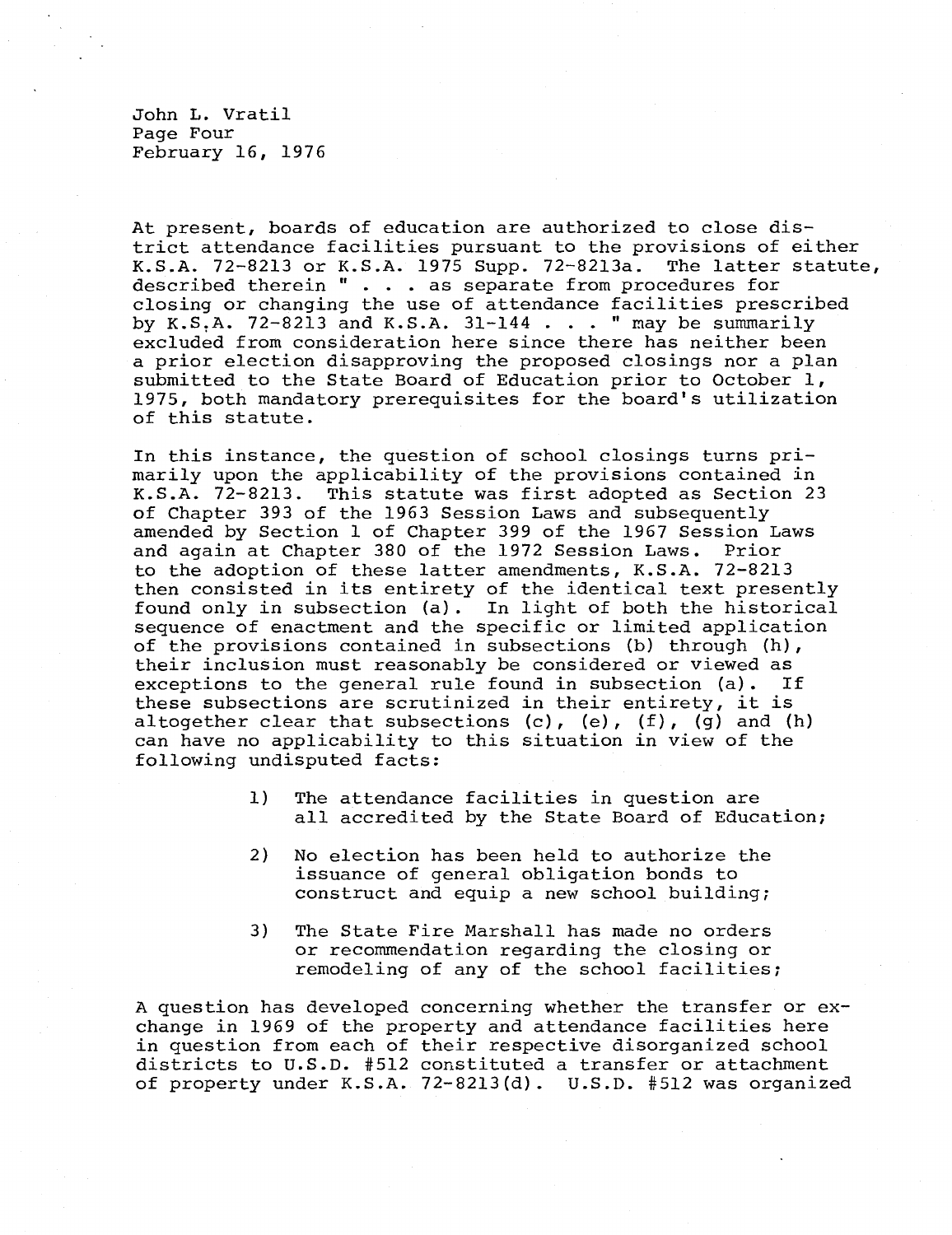John L. Vratil Page Five February 16, 1976

pursuant to K.S.A. 72-8121 et seq., in 1969 and the three attendance facilities were transferred during the original unification procedure. Subsection (d) provides:

> "In the event any territory has been or is hereafter attached or transferred to any unified school district by attachment or transfer proceedings other than a signed agreement under K.S.A. 1971 Supp. 72-6758 or upon petition therefor of such a unified school district under said statute, any attendance facility in the territory so attached or transferred may be closed by the board and no limitations of subsection (b) shall apply to any such closing."

The phrase ". . has been or is hereafter attached or transferred to any unified school district . . ." invisions a transfer or attachment occurring subsequent to the original organization or unification and not that which is a component of the unification process itself. The language employed assumes the existence of an organized school district prior to<br>the transfer or attachment. To conclude otherwise would mean To conclude otherwise would mean that upon organization of every unified school district, the respective board of education could potentially utilize subsection (d) to close any attendance facility in each of those disorganized districts which combined to become the unified school district. The probable consequence of that interpretation would be the complete emasculation of the general rule contained in subsection (a). With this interpretation, I cannot concur. Subsection (d) is limited to those transfers and attachments of property occurring subsequent to the original organization or unification of the school district.

The elimination of subsection (d) leaves only subsection (b) to justify the board's proposal to close the three attendance facilities. Subsection (b) was first enacted as part of the 1967 amendments to the then existing K.S.A. 72-6756 or what is now subsection (a) of K.S.A. 72-8213. As will be seen, the interpretation given the language employed in this subsection is of crucial importance to resolution of the issue. This portion of the statute states: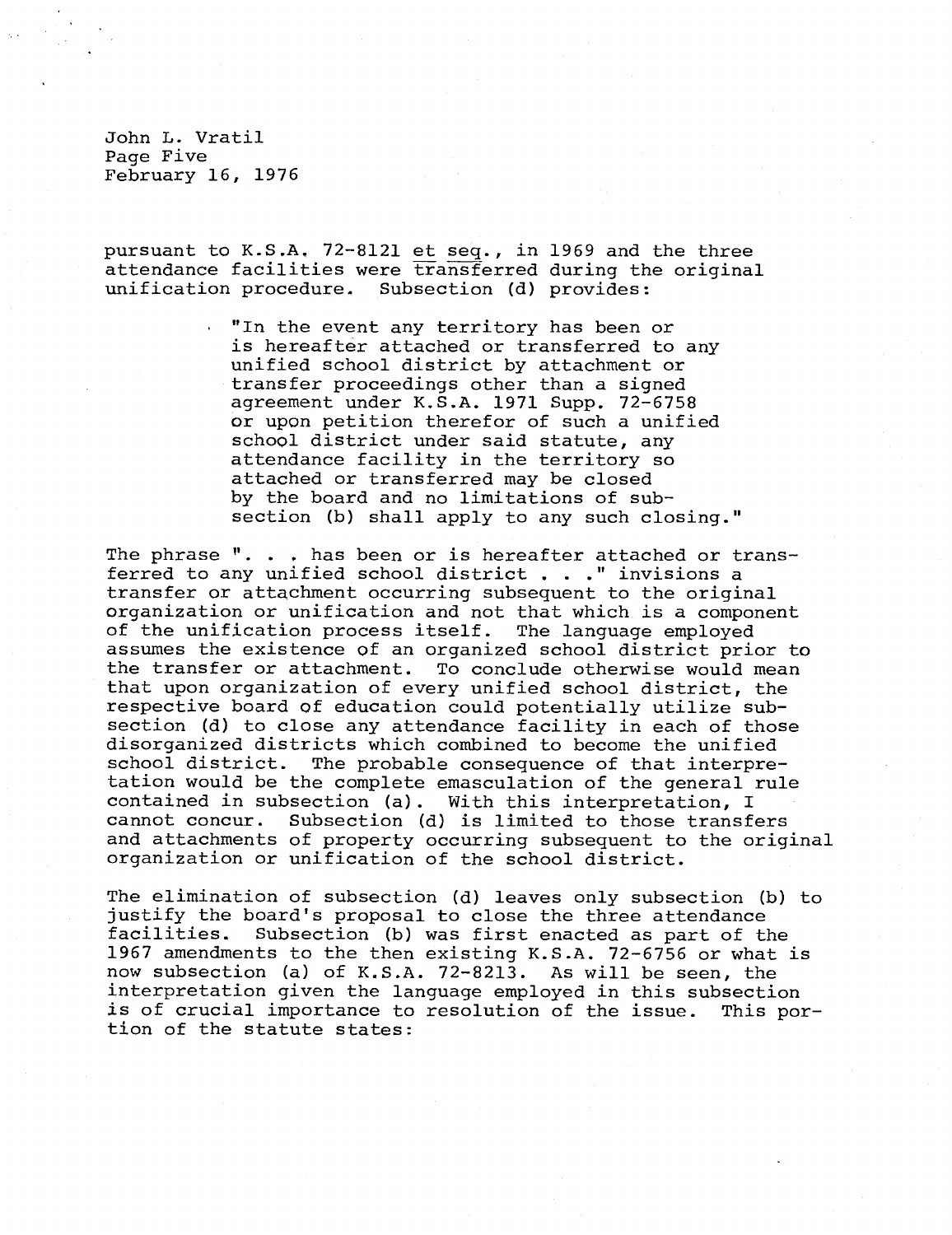John L. Vratil Page Six February 16, 1976

> "The board of any city unified school district which such city has a population in excess of 20,000 may close its attendance facilities at any time such board finds the same should be closed to improve the school system of such school district. The limitation of subsection (a) of this section shall not apply to any closing under this subsection (b)."

The statute does not endeavor to define the term "city unified school district" beyond the requisite that the "city" of the "city unified school district" have a population in excess of<br>20,000. The only statutory definition which potentially illu-The only statutory definition which potentially illuminates the intended meaning of "city unified school district" is found at K.S.A. 72-8113. Therein, "city unified district" is defined as:

> "A unified district having a territory which includes a city of first or second class having a population of more than ten thousand (10,000).

The definition of "city unified district" as found above was first adopted by the legislature at Section 3 of Chapter 420 and Section 39 of Chapter 410 of the 1965 Session Laws, two years prior to the adoption of the 1967 enactment of K.S.A. 72-8213(b). The reasonable inference to derive is that the Legislature had the definition of "city unified district" in mind when the term "city unified school district" was employed in K.S.A. 72-8213(b). There exists some persuasiveness to this inference since both terms are used only in the two Acts under which each was originally promulgated. On the other hand, Section 1 of Chapter 410 of the 1965 Session Laws states that the definitions listed in the introductory language of K.S.A. 72-8113, including the definition of "city unified district", are applicable solely to the "Third Unification Act" adopted in 1965. There is no indication that those definitions were to be applicable to any other legislation such as Chapter 337 of the 1969 Session Laws, K.S.A. 72-8121, the Act under which U.S.D. #512 was organized. Thus, the marked similarity in the terms alone appears inconclusive justification to authorize U.S.D. #512 to exercise a perogative of such magnitude. Proponents of the position which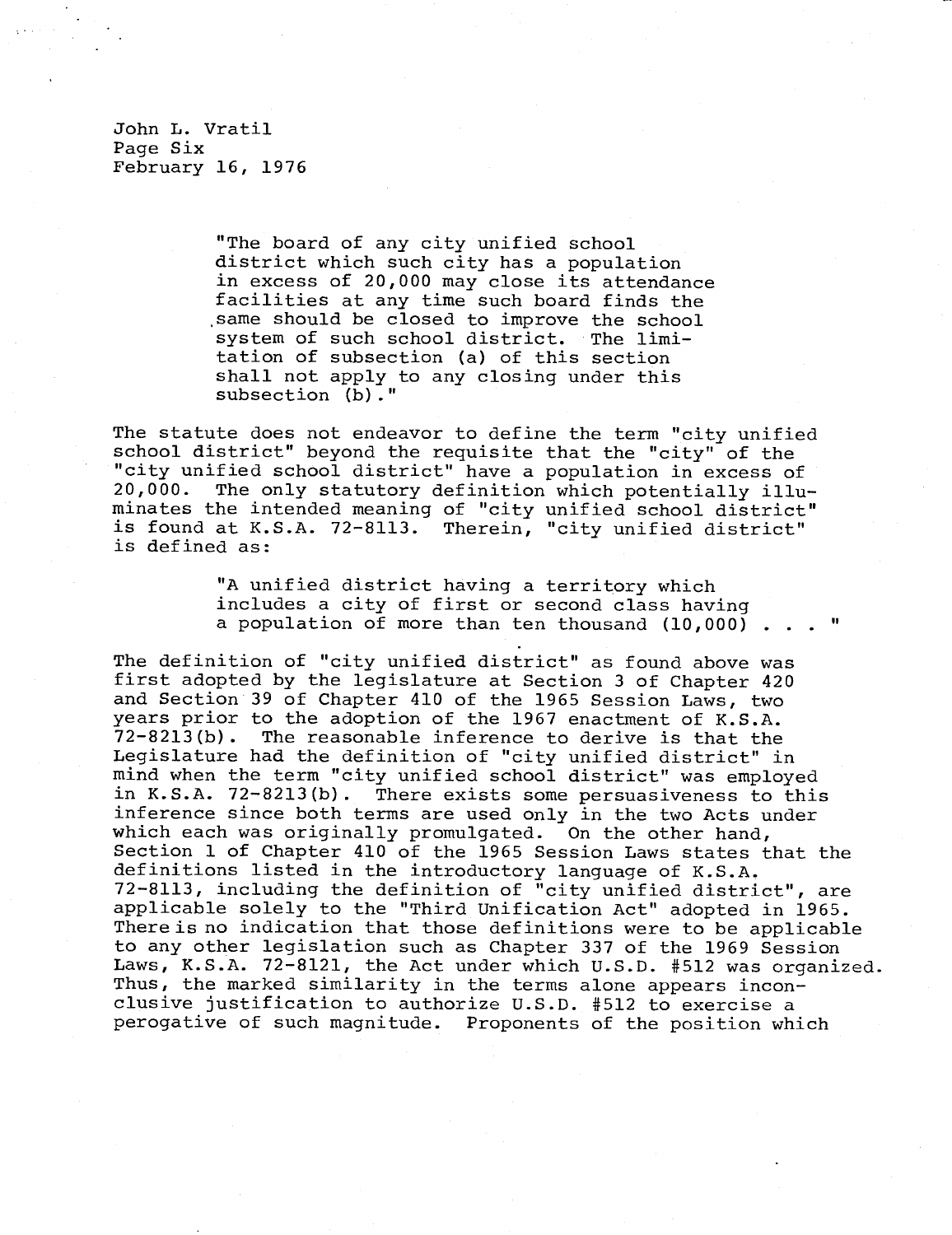John L. Vratil Page Seven February 16, 1976

assert that the board of U.S.D #512 is without authority to utilize subsection (b) in school closings offer a different interpretation as to the Legislature's intended meaning relative to U.S.D. #512. Historically, boards of education in cities of the first and second class had the following power under K.S.A. 72-1623:

> "School buildings and other school properties not needed by the city school district may be sold by the board at private or public sale upon the affirmative recorded vote of at least 2/3's of all the members of the board at a regular meeting."

The districts and territory comprising present-day U.S.D. #512 were never classified as a city school district. Early in its history, Shawnee Mission Rural School District #6 operated a high school in this area. All of the legislation relating to that school district treated it as a rural district. See, G.S. 72-3524 and G.S. 72-3524(b), repealed at Section 5, Chapter 312 of the 1969 Session Laws. There has been no other legislation that I have been able to discover which provided that that school district could exercise the authority of a city district. The district was operating during this period under former G.S. 72-3524 et seq., the authority granted rural school districts. Common school districts were also located in the Shawnee Mission Rural High School District. Under the provision of G.S. 72-406, also repealed at Section 6, Chapter 312 of the 1969 Session Laws, the qualified voters at any annual meeting of a common school district by a majority vote of those voting could  $" . . .$ authorize and direct the school board to lease, donate or sell and convey any school building, real or other property belonging to the school district where such property shall be deemed no longer necessary for the use of the district." However, G.S. 72- 501 tempered this power by providing that the site of any common school district could not be changed until the question had been submitted by the school board to the qualified voters of the district at an election called for that purpose and a majority of all the qualified voters voting on the proposition had declared by their ballots in favor of changing the same. Thus, historically, the power to change sites and close schools was vested in the voters in the area which now constitutes U.S.D. #512.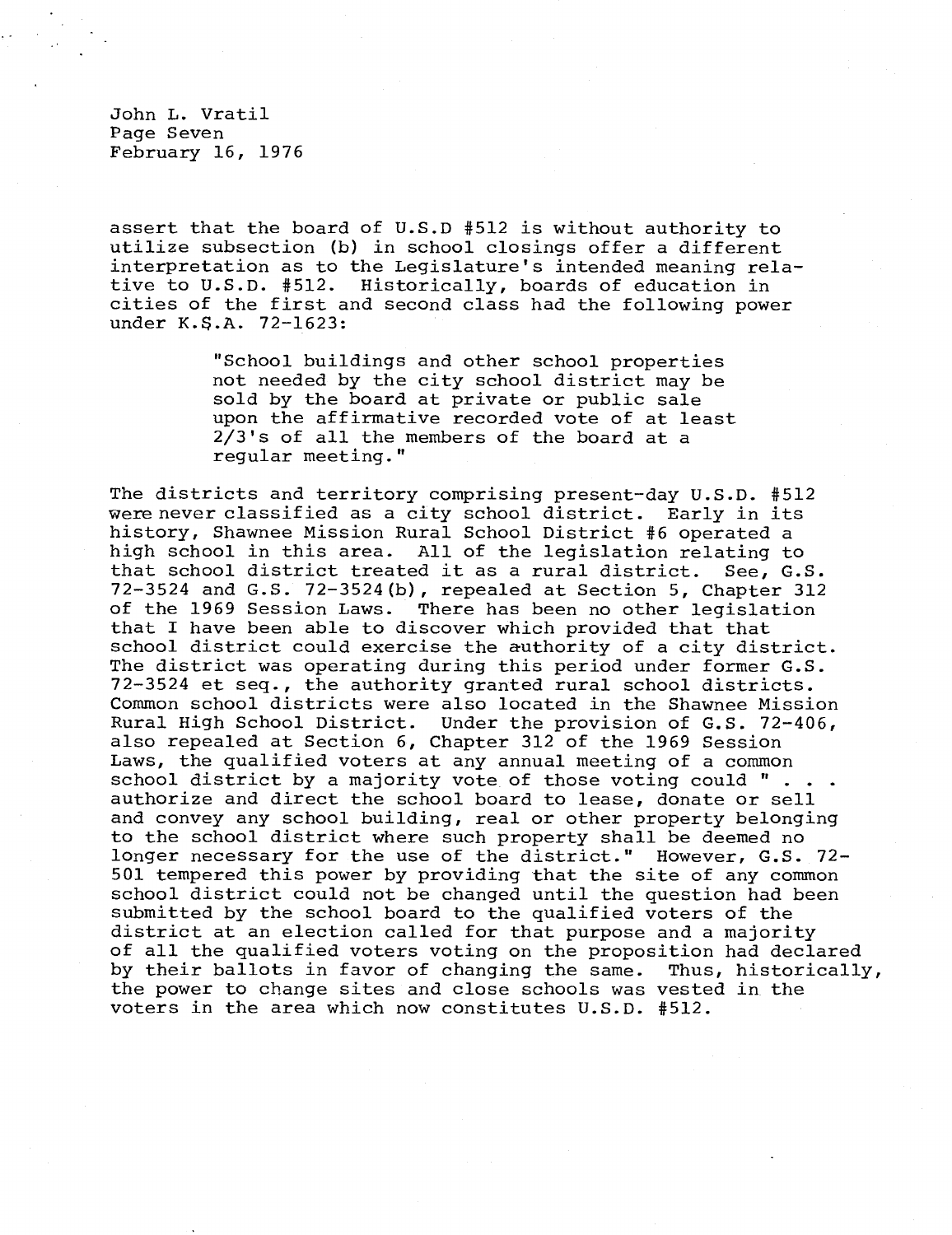John L. Vratil Page Eight February 16, 1976

In 1957, the boards of common school districts in the Shawnee Mission area were granted additional powers by Chapter 415, 1967 Session Laws. The Legislature provided that boards of common school districts located wholly or partly in Shawnee Mission Rural High School District #6 in Johnson County, Kansas, should have the authority conferred by then G.S. 72-1623 and G.S. 72-406. See, also G.S. 72-1055 through G.S. 72-1059. The provisions of G.S. 72-406, G.S. 72-501 and G.S. 72-1055 through 1058 were repealed by Section 6 of Senate Bill 286, found at Chapter 312 of the 1969 Session Laws.

Upon enacement, Senate Bill 286 provided that as of July 1, 1969, the State Department of Education was to issue orders disorganizing all nonunified school districts, including the common school districts and rural high school districts in the Shawnee Mission area. Notwithstanding the disorganization order, the Legislature, in an apparent attempt to preserve local control, provided at Section 3 of this Bill that:

> "On July 1, 1969, the property, records, and all funds on hand and to be collected of each school district disorganized under authority of this act shall be turned over and paid to the unified school district to which the main school building of the disorganized school district is attached. Such unified school district shall thereupon become liable for and pay all lawful debts of such disorganized school districts, except as otherwise provided in section 2 and except bonded indebtedness. Each unified school district shall on July 1, 1969, become the owner of all the property of such disorganized school districts and shall be entitled to possession thereof from and after July 1.

Notwithstanding the provisions of subsection (d) of K.S.A. 1968 Supp. 72-8213, the provisions of subsection (a) of K.S.A. 1968 Supp. 72-8213 shall apply to territory, and attendance facilities therein, attached under authority of this act, and the limitations of subsection (e) of K.S.A. 1968 Supp. 72-8213 shall apply to attendance facilities not used for high school purposes in the school year 1968-1969."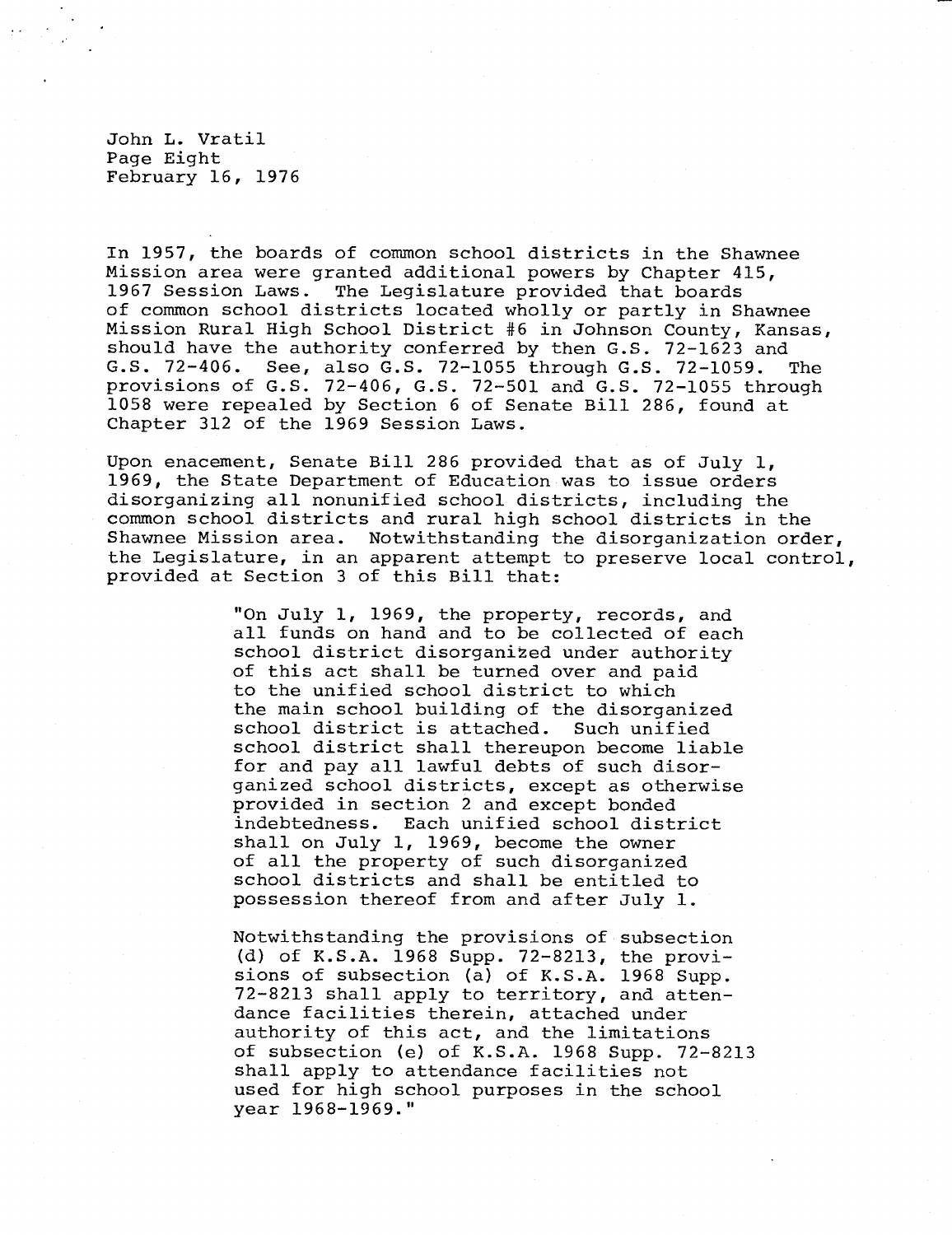John L. Vratil Page Nine February 16, 1976

The final paragraph precludes the unified school district to which territory from the disorganized rural and common high school districts are attached from utilizing K.S.A. 72-8213(d) to remove the question of school closings from the former district's electorate. This comprises persuasive evidence that the Legislature, as late as 1969, did not view the Shawnee Mission area as comparable to a city unified school district. This is implied from the fact that in protecting the historical right of the electorate in this area in deciding questions of school closings, present-day subsection (b) was not mentioned in the above emphasized text. An inference arises that subsection (b) was not considered legally available authority to close schools in this region since the districts did not comport with the traditional meaning attached to "city unified school district." Thus, one may correctly conclude that in enacting Section 3 of Senate Bill 286, the Legislature did not consider this term applicable to the school districts then operating in this region.

The term "city unified district" as used in 72-8113(a) also comes from the "Third Unification Act". See, Section 3 of Chapter 420 and Section 39 of Chapter 410, Session Laws of 1969. As mentioned earlier, Section 3 of Chapter 420 and Section 39 of Chapter 410 both provide:

> "In addition thereto, as used in this act, unless the context otherwise requires: (a) The term 'city unified district' means a unified district having territory which includes a city of first or second class having a population of more than ten thousand (10,000) and also every unified district, then organization order for which provides for election at large."

However, as cited earlier, U.S.D. #512 was not organized under this or the prior two unification acts.

Contemporaneous with the enactment of Chapter 312 of the 1969 Session Laws, requiring disorganization of all non-unified school districts, the Legislature promulgated Senate Bill No. 58 at Section 1 of Chapter 337 which in pertinent part provides: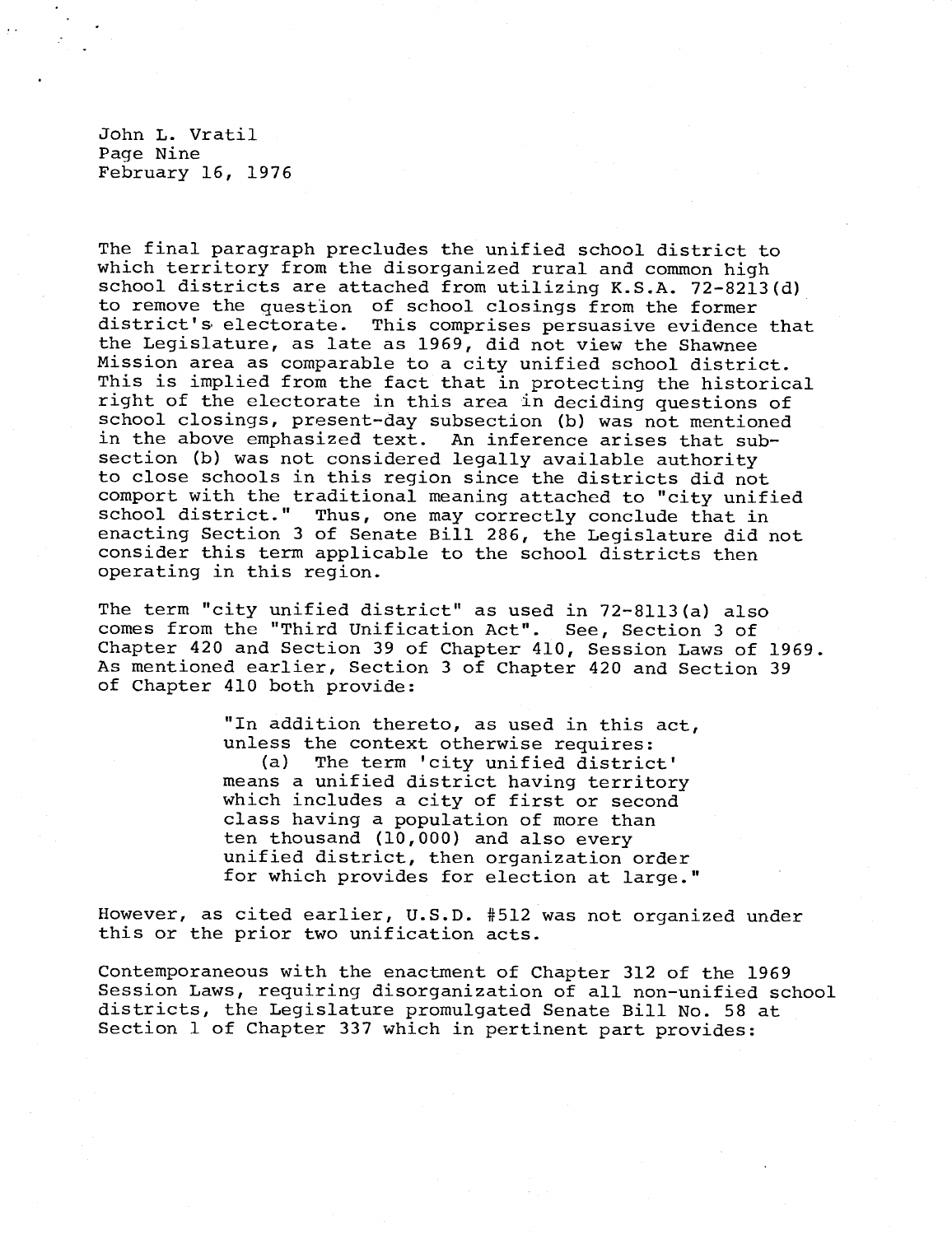John L. Vratil Page Ten February 16, 1976

> "The state board of education shall issue its order providing for the establishment of one unified school district to include all of the territory of any rural high school district in which there are located at least two cities of the first class. The order issued under the authority of this section shall disorganize all of the nonunified school districts within the territory to which this act applies. The effective date of such order shall be July 1, 1969, except for the purpose of election of members of the board of education and such other purposes as are herein specifically provided."

I am informed that at and since the time this measure first passed, its application in this has been solely to the territory formerly comprising Shawnee Mission Rural High School District No. 6 and the associated common school districts. Furthermore, U.S.D. #512 is the only unified district that utilizes advisory boards. See, K.S.A. 72-8134. In addition, all members of the board of education of this district are all elected by member districts except for two who are elected at large. Thus, the terminology in subsection (a) of K.S.A. 72-8113(a) providing that it includes every unified district, the organization order for which provides for election at large, has no application to U.S.D. #512.

The importance of these considerations to the issue here is embodied in Section 2 of Chapter 337 which provides:

> "The provisions of all statutes of general application to unified school districts shall apply to any school district organized under the provisions of this act to the extent that such statutory provisions are not in conflict with the provisions of this act."

See, K.S.A. 72-8122. The import of this section is, in my view, that it removes the authority granted in subsection (b) of K.S.A. 72-8213 from the board of U.S.D. #512. There can be no real dispute that K.S.A. 72-8213(a), which provides for elections on the proposition of school closings, applies to all unified school districts in this state, except as otherwise provided in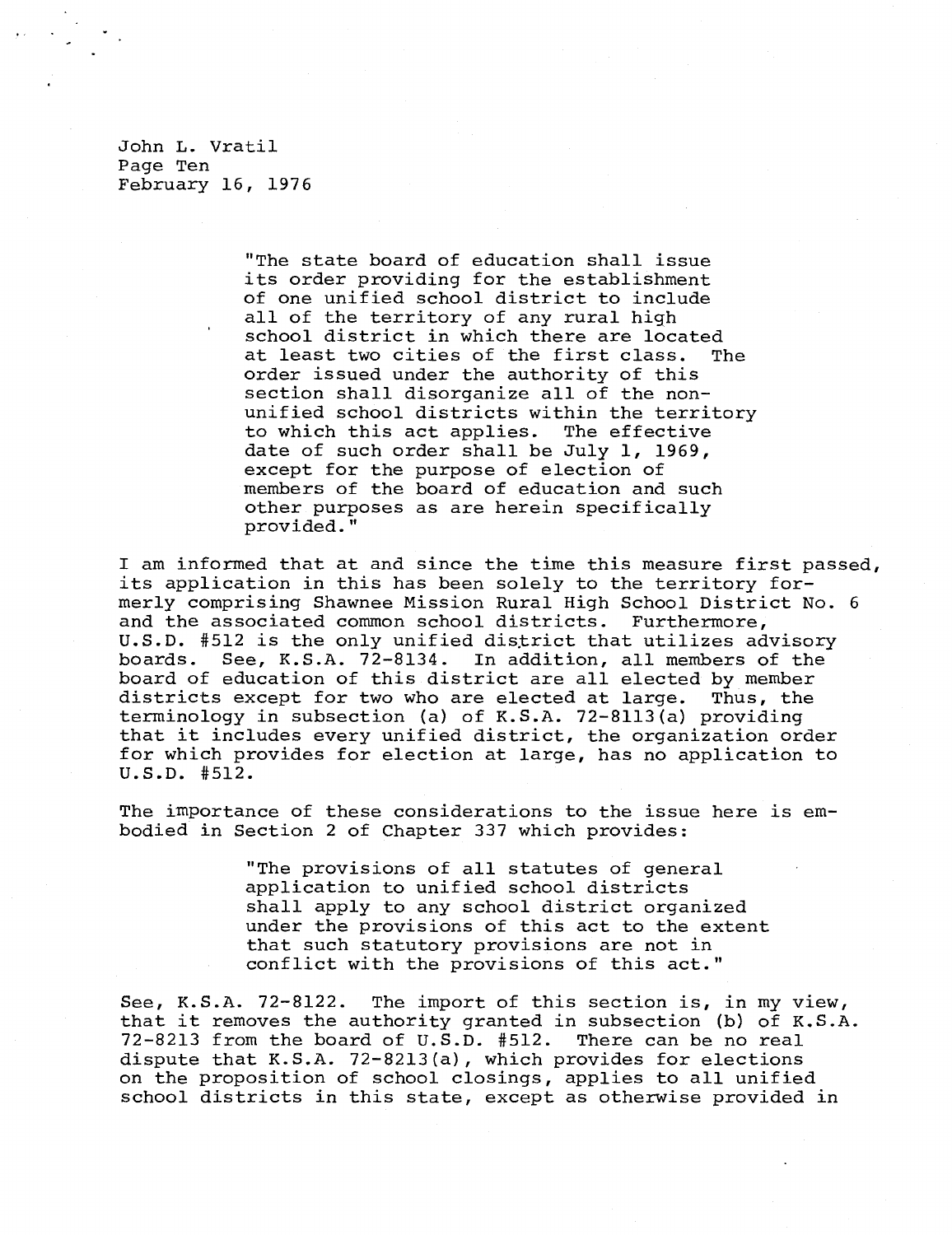John L. Vratil Page Eleven February 16, 1976

subsections (b) through (h). On the other hand, subsection (b) is specifically limited to "city unified school districts" and thus is not generally applicable to all districts in this state. Accordingly, it is reasonable to conclude that the Legislature intended that those districts organized pursuant to K.S.A. 72-8121, including U.S.D. #512, were not to utilize subsection (b) authority to justify any attempt to close the district's attendance facilities.

In my view, dispositive of this last question has been the Court's pronouncements in the cases of Hand v. Board of Education, 198 Kan. 460, 426 P.2d 124 (1967), and Welch v. Board of Education,212 Kan. 697, 512 P.2d 358 (1953). The Handcase involved an appeal from an order of a district court denying injunctive relief against the Board of Education of Unified School District #247, Crawford County, Kansas. Patrons of McCune Joint Rural High School No. 2, a disorganized high school district, brought the action to prevent the unified district board from closing the high school at McCune without an election or consent as provided by K.S.A. 72-6756, now, subsection (a) of K.S.A. 72-8213. In that case, the Court stated:

> "This tradition of local community administration became an accepted and deeply rooted right of self-determination to be jealously guarded. Parental control and participation in the educational process was wisely delegated by the legislature to meet the needs of a scattered rural population under the circumstances then existing.

> > $\star$

It must be assumed that the traditional element of local control of the schools was within the thinking of the legislature at the time the new act (Unified School District Act of 1963) was passed. We believe this historical background sheds light on what the legislature intended by the provisions of K.S.A. 72-6756 (now 72-8213[a]) requiring consent of affirmative vote by majority of the resident electors or a disorganized district. . . . . This particular section of unification law appears to have been inserted by the legislature to permit a vestige of self-determination, which might smooth the troubled waters resulting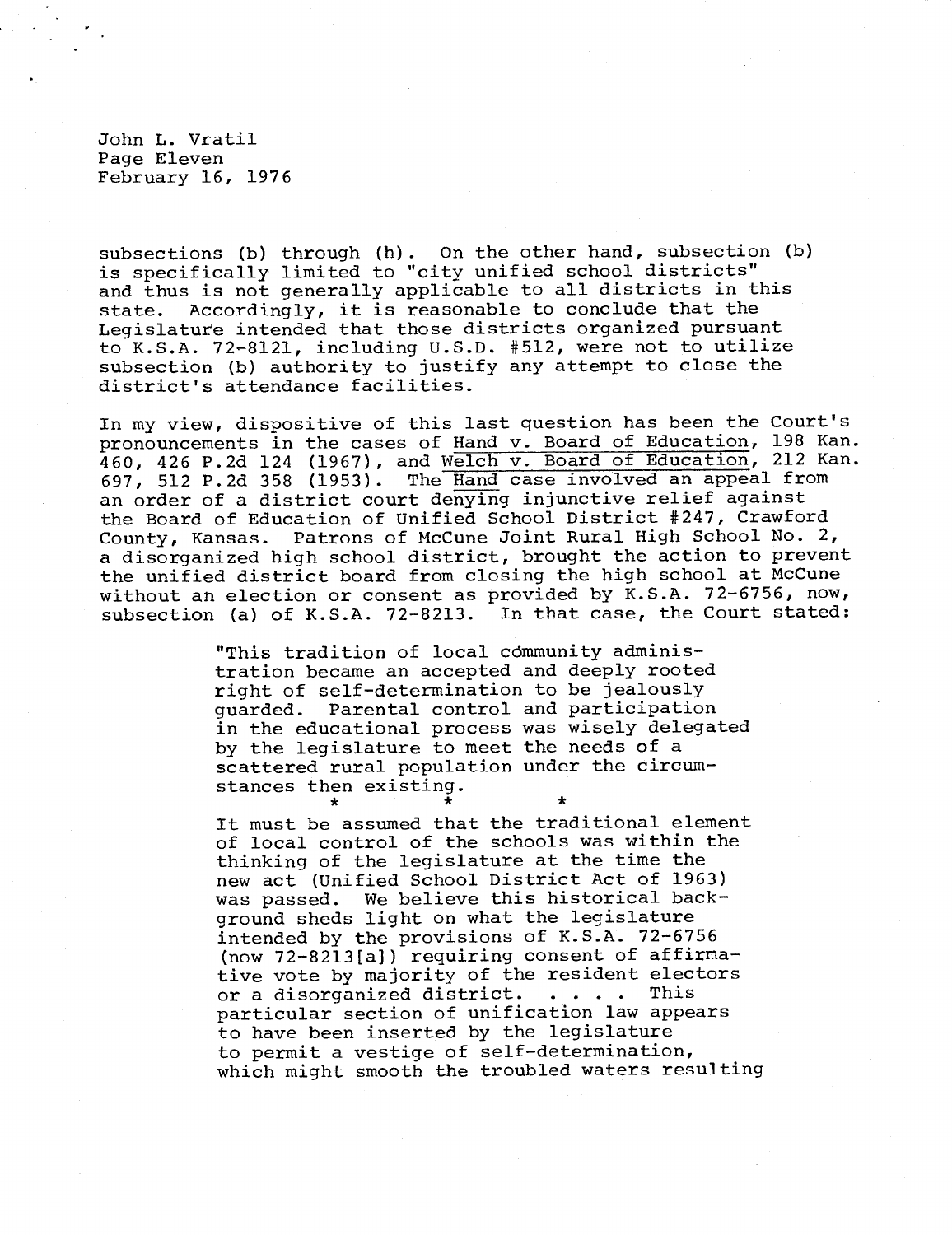John L. Vratil Page Twelve February 16, 1976

> from disorganization of small school districts and the attendant threat of closing their schools." 198 Kan. at 464, 465.

The Welch case involved an appeal from a district court order enjoining appellants, the board of education of U.S.D. #495 and its individual members, from discontinuing grades nine through twelve of the school at Pawnee Rock and directing them to continue operating those grades until the electors of Pawnee Rock Disorganized School District No. Joint A consented to such discontinuance. Appellees were resident electors of the disorganized district.

Prior to school unifications, Pawnee Rock District No. Joint A, a rural high school district, and Pawnee Rock District No. 2, a common school district, joined in constructing one school building at Pawnee Rock to be used by both districts. Each district took legal title to the site upon which this building is located, which they were permitted to do under the provisions of K.S.A. 72-507 (now repealed). Before unification, the common school district operated grades one through eight in one wing of the building and the high school district operated grades nine through twelve in another wing. Parts of the building and equipment were used by both the grade school and high school; other parts were used by only one of the districts. Upon unification, more than three-fourths of the tangible property valuation of each district were merged into U.S.D. #495.

Based upon these closely analogous facts, the Supreme Court has stated, amplifying upon the Hand decision, that:

> "Examination of that part of K.S.A. 72- 8213 with which we are presently concerned reveals it hinges upon ownership of an attendance facility, that is, its restrictions on closure are applicable only when a major portion (at least three-fourths of the territory and taxable tangible valuation) of the district which formerly owned such building is included in a unified district. When such major portion of the disorganized district is so included, an attendance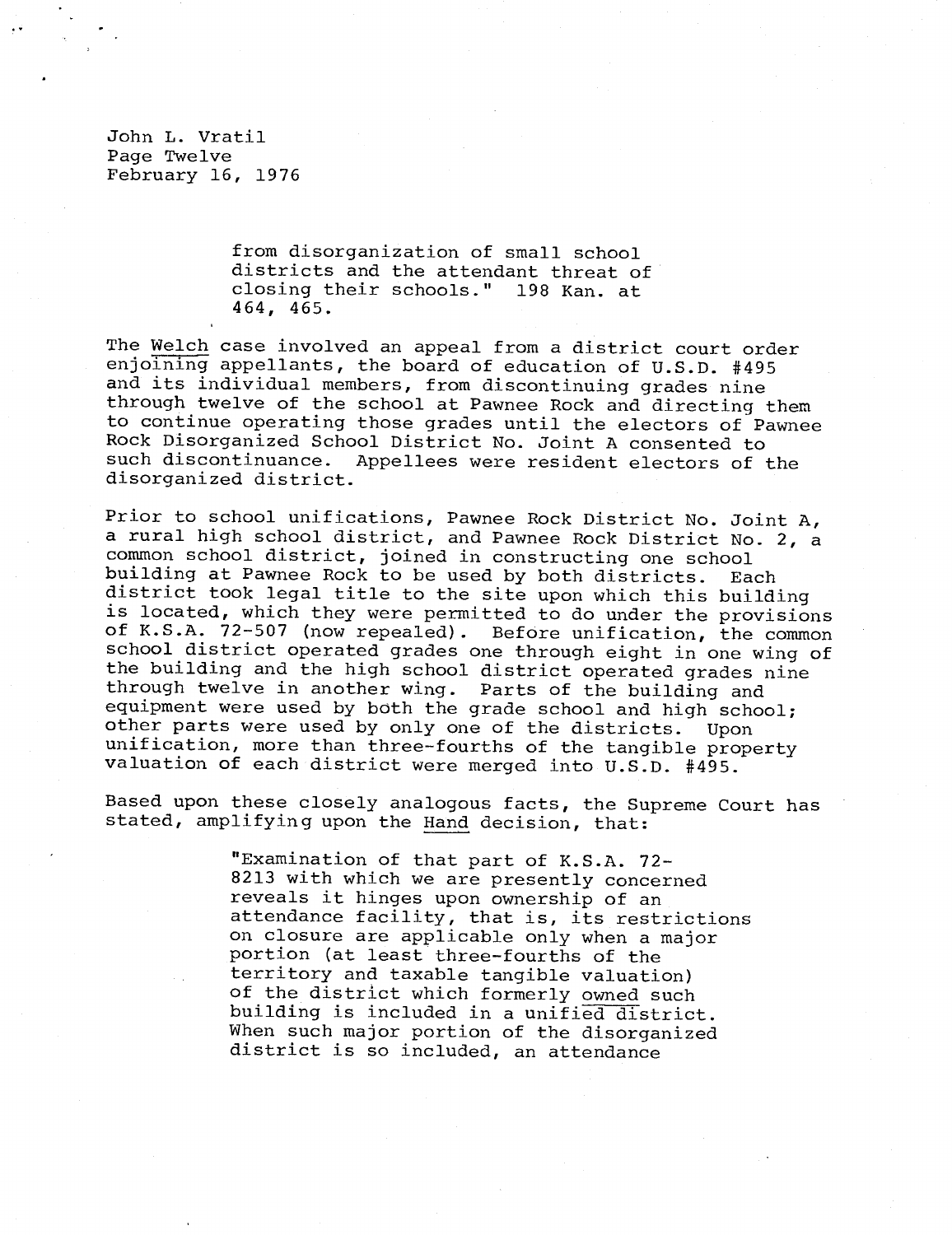John L. Vratil Page Thirteen February 16, 1976

> facility cannot be closed without consent of a majority of the resident electors within the attendance center served thereby. The definition of the latter bears repeating:

'The term "attendance center" means the area around an attendance facility consisting df the territory in such unified district of the disorganized district Which formerly owned such attendance facility.' [Emphasis added by court.]

The restrictions placed in that which is now K.S.A. 72-8213 against closing an attendance facility were for the purpose of retaining some vestige of local control in connection with school reorganization and unification (Hand v. Board of Education, supra). This local control is reserved in that major portion of the disorganized district which formerly owned the building sought to be closed, namely, those electors resident within the attendance center of such building or facility. It is these persons who assent is necessary to closure of an attendance facility. Thus it is rights of former ownership which are the focal point of protection by the statute."

Although the real issue decided in Welch focused upon the board's power to change the use of district attendance facilities, the above quotation emphasizes the prevailing attitude of the Court towards K.S.A. 72-8213 --- the rights of former ownership are to be protected.

Undoubtedly, opponents of this interpretation to Welch will argue the facts are distinguishable. The former common and rural school districts in the Shawnee Mission area did not merge into a single building prior to unification and, the school district in Welch did not contain the population nor requisite size cited for consideration as a "city unified school district". Neither the case law nor statutory authority relevant to this issue offer a concrete explanation, not heretofore duly considered, to justify the manner in which these different facts alter the conclusion.